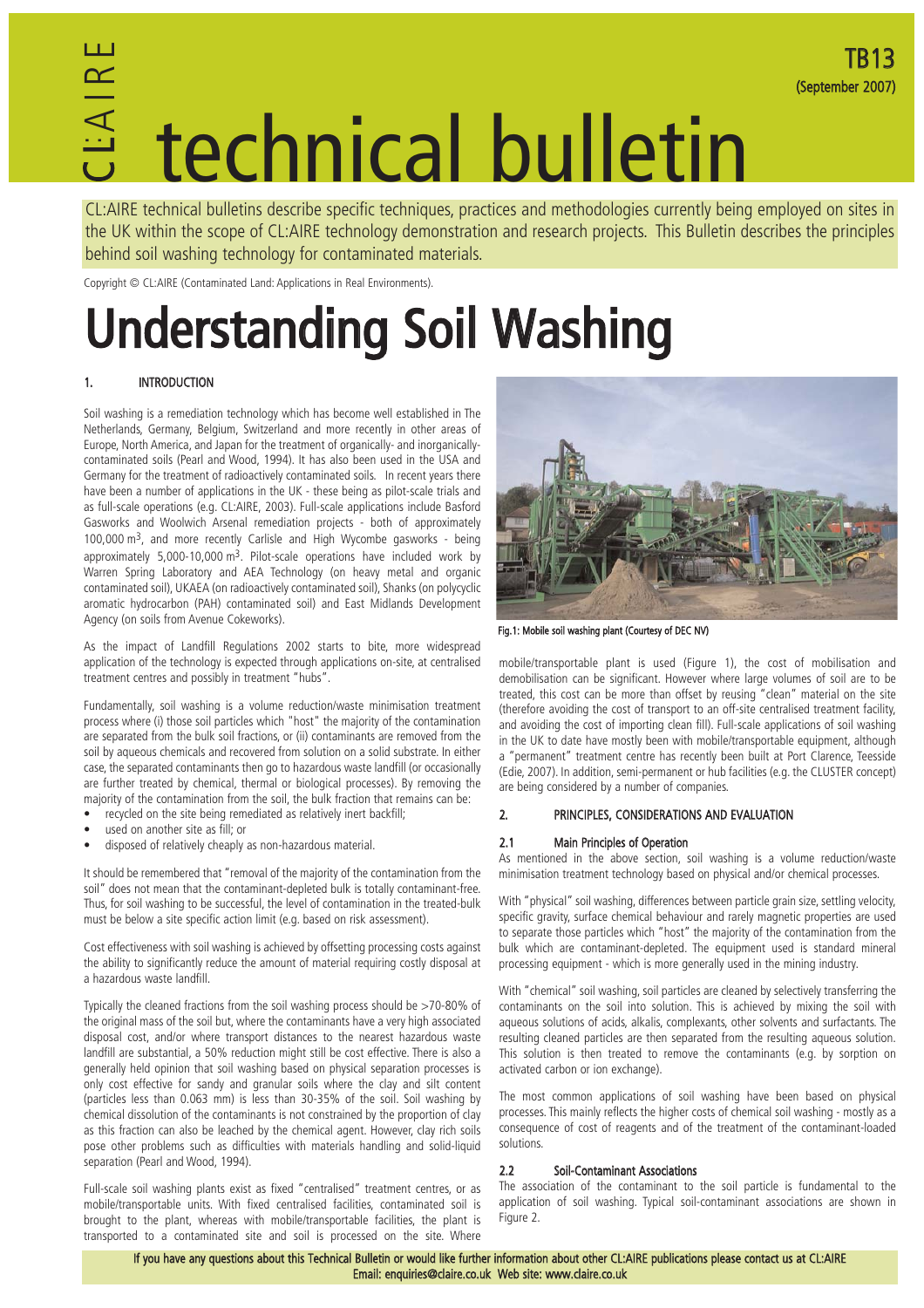# technical bulletin



(a) Adsorbed contamination - the contaminants preferentially sorb on specific particles such as clays and peaty matter

 $\cup$ L

:AIRE

(b) Discrete particles – the contaminants occur as individual particles.

(c) Liquid or semi -liquid coatings - oily or tarry contaminants which coat the outside of soil particles

(d) Chemically precipitated coatings many inorganic contaminants coat the outer surface of soil particles

(e) Coatings on pore walls - similar to (b) and (c) but the soil particles are porous

 (f) Internal contamination - larger grains with inclusions of contaminants

Fig.2: Soil-contaminant associations.

Figures 2(a) and 2(b) illustrate contaminants which selectively sorb on a particular type of soil constituent, or which occur discretely.These types of particles are generally amenable to physical separation processes. Examples include many organic contaminants which preferentially bind to the organic peaty matter of the soil, or of PAH contamination which occurs in coke residues. In both these cases, the physical differences between peaty matter, or coke residues, and the majority of the other soil particles enables the soil to be treated - provided that the soil is firstly disaggregated and the particles suspended in water.

In Figures 2(c) and 2(d), the contaminants coat the outside of particles and can be removed from the relatively uncontaminated core of the particle by abrasion (attrition scrubbing) or by chemical dissolution. Examples include contaminant-rich iron oxide coatings or contaminant-rich clays which bind to the outer layers of particles.

Figure 2(e) shows contaminants which penetrate into porous materials. Particle crushing is thus required to expose the contaminant surface so that it is amenable to attrition scrubbing or to chemical dissolution.

In Figure 2(f) the contamination occurs as an intimate part of the particle. Significant crushing will be required to enable the contamination to become accessible. This can be expensive and can significantly reduce cost effectiveness.

#### 2.3 Laboratory Treatability Tests and Pilot-Scale Trials

A preliminary assessment of treatment of soils by soil washing involves carrying out a number of relatively simple laboratory treatability tests on kilogram quantities of soil (See Table 1).

In some cases, these preliminary tests are followed by pilot-scale tests where tonnage quantities of soil are processed in smaller scale soil washing equipment, or are processed as a "batch" in an existing commercial operation. Pilot-scale testing reduces the risk of failure of processing thousands of tonnes of soil in full-scale operation. Pilot-scale testing also gives an insight into potential difficulties in materials handling and solids dewatering.

#### 2.4 Process Water

All soil washing processes use water. The water has a number of functions:

- to disaggregate the soil;
- to suspend the soil particles such that separation equipment performs effectively and efficiently; and
- with chemical soil washing, to dissolve or solubilise the contaminants.

Water quality management during processing is very important as water is recycled. Efficient water management not only reduces the overall amount of water used during processing, but also ensures that any contaminants that are transferred into the water during the process do not recontaminate clean products.

To maintain good water quality it may be necessary to treat all, or a proportion of the water before recycling (using processes such as oil-water separation, ion exchange, precipitation, and sorption on activated carbon).

#### Table 1: Treatability tests

Treatability tests are carried out on ~kilogram quantities of soil from a site. The tests are based on particle separation, or contaminant dissolution.

(a) Particle Separation Tests

Tests for evaluating particle separation techniques use laboratory equipment to segregate fractions of the soil based on differences in:

- grain size;
- settling velocity;
- specific gravity;
- surface chemical properties; and
- (rarely) magnetic properties.

(Bovendeur, 1993; Hoek et al. 2000; Pearl and Wood, 1993, 1994; Pruijn et al. 1997; Pruijn and Groenendijk, 1993).

| Property                    | <b>Laboratory Test</b>                                          |
|-----------------------------|-----------------------------------------------------------------|
| Grain size                  | Wet sieving through a number of screens.                        |
| Settling velocity           | Hydrocycloning or cyclosizing with laboratory units.            |
| Specific gravity            | Float and sink tests using liquids of different<br>densities.   |
| Surface chemical properties | Laboratory froth flotation tests.                               |
| Magnetic properties         | Laboratory magnetic separation at different field<br>strengths. |

In addition, the effects of removing surface coatings can also be evaluated using laboratory abrasion/attrition scrubbing equipment.

The objective of these physical treatability tests is to ascertain (i) whether "clean" fractions can be produced and (ii) whether the proportion of this clean material relative to the original mass of the soil is sufficiently large to make full-scale treatment viable.

#### (b) Contaminant Dissolution or Solubilisation Tests

Contaminant dissolution tests involve extracting the contaminants from the soil with acids, alkalis, complexants, various solvents and surfactants. The tests should not only assess how much of the contaminant is transferred into an aqueous phase, but should also aim to assess how much of the soil components themselves dissolve. Ideally a reagent should selectively dissolve the contaminants with the minimum dissolution of the soil components. (A significant dissolution of soil components will substantially add to the cost of the treatment of the aqueous phase).

In these tests, either the whole soil below a certain size range e.g. 2 mm, or fractions from grain size separation tests, are reacted with the above reagents. The resulting soil is then analysed to see whether it reaches the remediation clean-up target.

#### Note on the Soil Samples Used for the Treatability Tests

Where the soils on a site are relatively diverse in type and where the contamination levels vary widely, it is important that the laboratory tests are carried out on sufficient numbers of samples to be representative of the size of the contaminated land problem on the site. This may mean that only some areas of the site are amenable to soil washing - which may still be economically viable.

Although water is recycled, soil washing is a net consumer of water - mainly because the products from the process contain a higher moisture content than the original soil. Thus, with many physical washing systems, the costs associated with water treatment are generally minimal because clean top-up water has to be added to the process to maintain the overall water inventory. Any contaminants transferring into the process water will thus be diluted. If some contaminants do begin to build-up in the process water, a portion can be bled-off and treated.

With chemical soil washing, water treatment costs can be significant as most of the contaminants will be transferred into the process water, and the whole of the water stream will require treatment before discharge. Together with the cost of the chemical reagents used, this accounts for why most commercial soil washing systems are based on physical processes.

#### 2.5 Separation Equipment

The type of equipment used for most soil washing processes has generally come from the mineral processing industry (Table 2).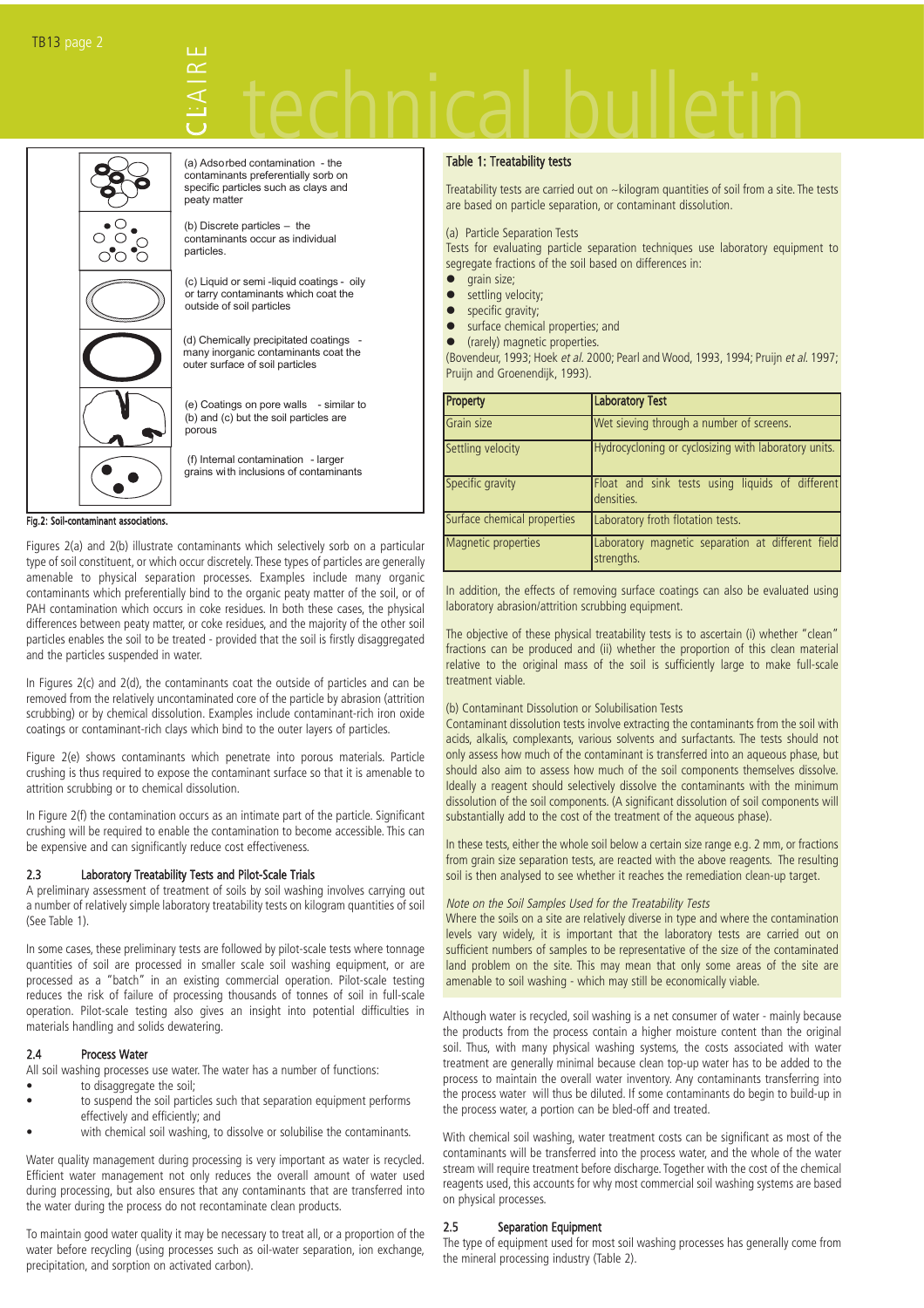#### $\bm{\cup}$ L:AIRE technical bulletin

#### Table 2: Commercially available physical separation equipment

| <b>Exploitable Feature</b>            | <b>Process Equipment</b>                                                                          |
|---------------------------------------|---------------------------------------------------------------------------------------------------|
| Size                                  | Vibratory Screens (sieves)<br>Sieve Bends<br>Trommel (rotary) screens                             |
| Hydraulic Size<br>(Settling Velocity) | Classifiers<br>Hydrosizers<br>Hydrocyclones                                                       |
| Specific Gravity                      | Jigs<br>Sluices<br>Dense Media Separators<br><b>Spirals</b><br><b>Shaking Tables</b>              |
| Surface Chemistry                     | Froth Flotation Systems                                                                           |
| Magnetic Susceptibility               | Low Intensity Magnetic Drums<br>Induced Magnetic Separators<br>High Intensity Magnetic Separators |

The simplest soil washing processes are generally based on the removal of the fine fractions from the soil (which in many cases contain the majority of the contamination). These designs therefore include processes such as screening, classification and solids dewatering. More complex designs are aimed at removing other contaminated fractions from the soil such as contaminated carbonaceous matter and coke, iron oxides, metal fragments and coating layers of various substances. These designs include screening, attrition scrubbing, classification, separation using specific gravity separators and froth flotation, and solids dewatering. More rarely, some designs may also include chemical leaching and treatment of the leach solution. Many soil washing companies use relatively modular equipment configurations which can be adapted as required, to incorporate additional equipment.

#### 3. COMMERCIAL OPERATIONS

Commercial soil washing operations typically have a throughput of 20- 100 tonnes/hour. Within a commercial soil washing plant a number of stages can be identified (Pearl and Wood, 1994; Pruijn et al. 1997; Pruijn and Groenendijk, 1993). These stages (not necessarily in the order presented) involve:

(1) Removal of coarse debris (e.g. greater than 150 mm) using a grizzly screen (a series of widely spaced bars);

(2) Disaggregation of the soil particles using water sprays, log or sword washers, and tumbling scrubbers. Acids, alkalis, complexing agents, surfactants and dispersants can be added at this stage to transfer the contaminant totally or partially into the aqueous phase. Where contamination occurs in the coarsest fractions, it may also be necessary to crush the particles so that the contaminants are released from the bulk, or are in a form that is more easily solubilised using the various additional reagents;

3) Removal of those contaminants that occur as coatings on sand and gravel particles using high intensity attrition scrubbing, high pressure water sprays, centrifugal acceleration or vibration. Acids, alkalis, complexing agents, surfactants and dispersants can again be added at this stage to aid the process;

(4) Sizing and classification using screens and hydrocyclones to separate a coarse gravel and debris fraction, a sand fraction, a coarse silt fraction and a clay and fine silt fraction. In many cases, the coarse gravel fraction is relatively contaminant free and requires no further treatment. However, where the level of contamination in this coarse fraction exceeds the target requirement, it is crushed and blended with incoming fresh feed. Clays and fine silt generally contain elevated levels of the contaminants and are removed as a contaminant concentrate without further segregation;

(5) Further physical or chemical removal of the contaminants from particles by exploiting differences in specific gravity, magnetic properties, surface chemical properties (using froth flotation), other physically exploitable features, or solubility in acids, alkalis or complexing and oxidizing agents;

(6) Dewatering of products. The streams with the finest particles normally require the addition of flocculants prior to particle settling and/or removal using a dissolved air flotation water clarification unit. The fine solids are finally dewatered with a filter press or centrifuge;

(7) Process water/leachate treatment using sand filters to remove remaining suspended fines, followed by activated carbon, exchange resins or precipitation to remove dissolved or emulsified contaminants from solution. Cleaned process water can then be reused within the process, and after treatment, disposed of to trade waste;

(8) Treatment and regeneration of the exchange resin or sorption substrate;

(9) Disposal or reuse of the relatively contaminant-free products;

(10) Disposal of the contaminant concentrates as hazardous waste to an appropriate landfill, or further treatment of the concentrates by thermal, biological, chemical, or immobilisation processes. Some practitioners omit some of the stages - this very much depends on the type of contaminant, its relationship to the soil particles, and the type of soil, as explained above. Soil washing processes will potentially treat most types of contamination in all of the soil-contaminant associations illustrated in Figure 2 provided that the contaminated particles have a differential behaviour to the bulk of the particles. Examples of a commercial mobile plant and a treatment centre are shown in Figures 3 and 4.



Fig.3: Flowsheet of mobile soil washing treatment plant (Courtesy of DEC NV)